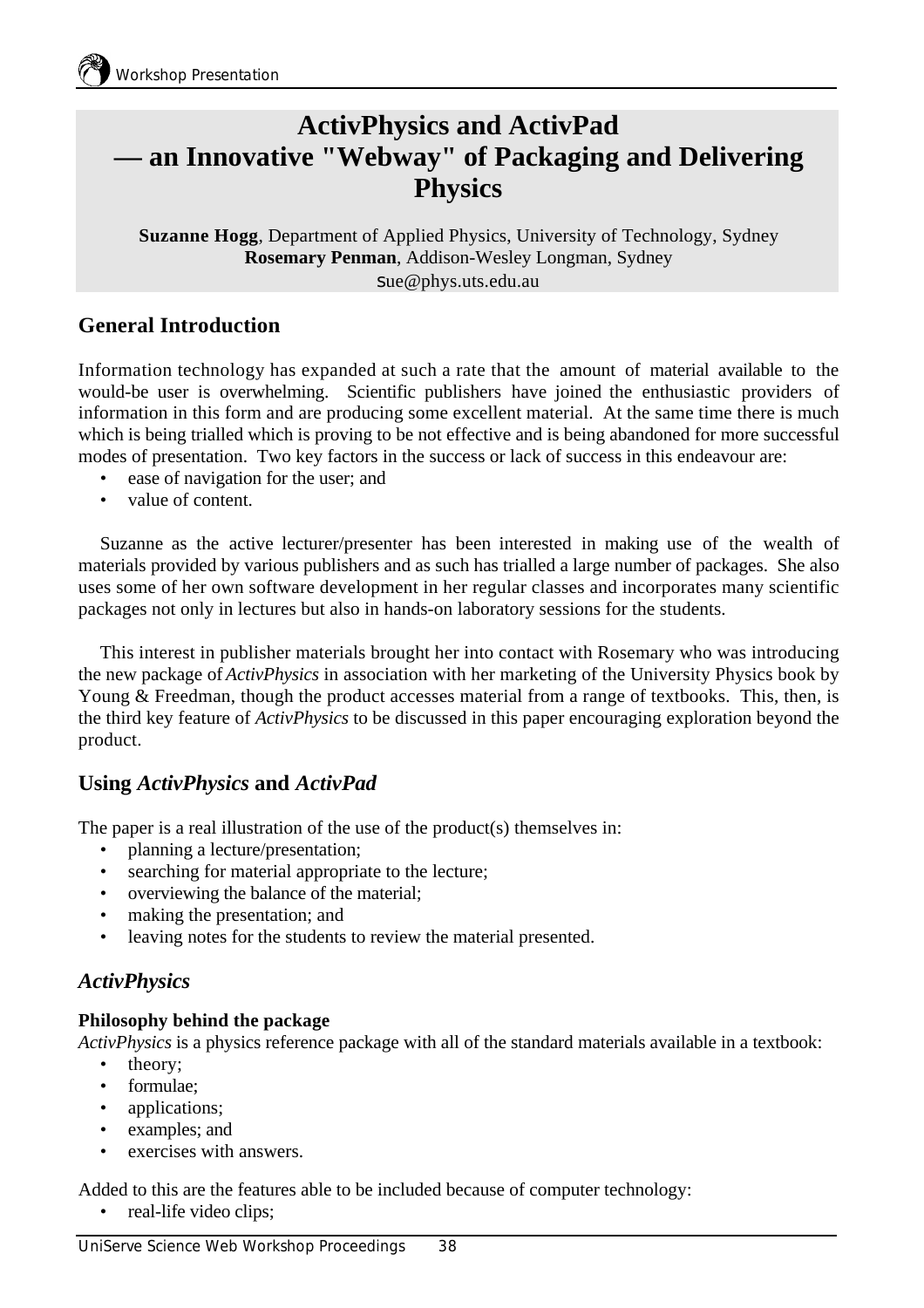- friendly "talking heads"; and
- simulations with variable parameters.

Added also are the special features of THIS package:

- references to a variety of textbooks;
- simultaneous access to web materials; and
- notetaking /link collecting features of *ActivPad*.

Examples of this might be the included "Balloonist Drops Lemonade" problem from Young & Freedman which has variations in many other texts. The initial simulation picturing the rising balloon and dropping object is able to be further enhanced if more explanation is needed by a more detailed simulation showing velocity and acceleration vectors at each point in the motion.

### **Practice and Preparation Time Needed**

But not all examples included are so valuable. Some take a long time to fire up — and then spend far too long doing nothing interesting so that both lecturer and students become irritated. For this reason it is essential that the lecturer spends time going through the provided material before referring the students to it. This again highlights the value of *ActivPad* for recording worthwhile material when found.

### *ActivPad*

#### **Philosophy behind the package**

*ActivPad* sits open on the desktop while *ActivPhysics* is in use. It is of value to the student in private notetaking but it is seen as having its greatest benefit for the lecturer in:

- preparing a lecture plan;
- ordering the material;
- searching the *ActivPhysics* for relevant material for inclusion in the lecture links to *ActivPhysics* are "grabbed" and included in *ActivPad*;
- adding in active links to other material relevant to the lecture;
- live links are "grabbed" for inclusion; and
- running the lecture presentation with a minimum of anxiety of accessing so many links.

### **Alternative Paths**

Because of the ease of links inclusion it is possible to prepare alternative paths depending on the audience reaction to the material.

### **Student Summary**

At the conclusion of the lecture the lecturer may provide the *ActivPad* material as an excellent summary of the material presented, leaving it to the student to access which ever parts of the web material they would like to explore more.

### **Local Files in case of problems**

The brave and daring will be thrilled at the ease of preparing quite exciting and stimulating presentations in this fashion. The more cautious — more experienced — presenters will make sure that, even if the net goes down at the critical time, that a second *ActivPad* file is prepared with alternative, local files downloaded for the entire presentation.